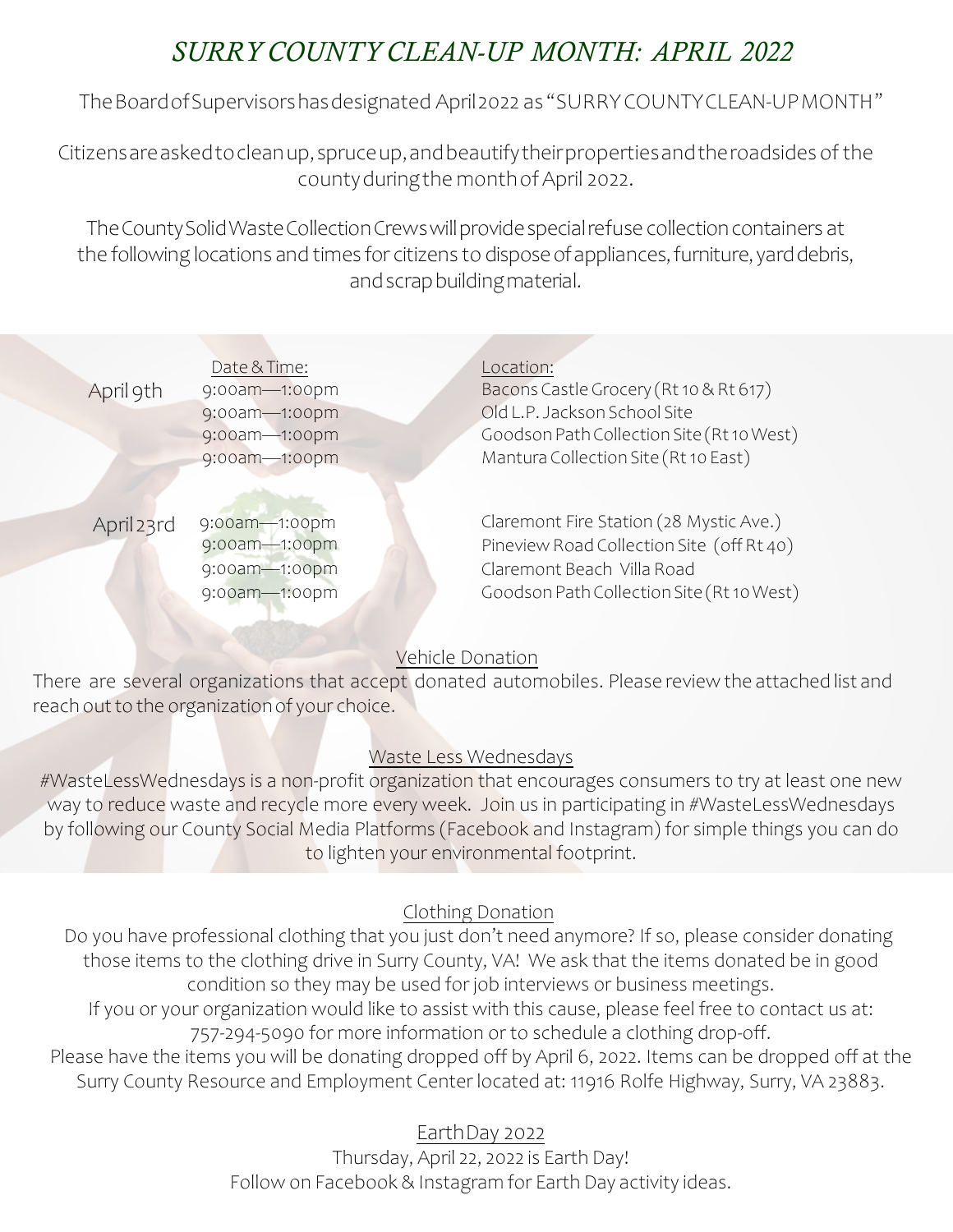### Vehicle Donation Information 2022

# All Non-Profit Organizations in Virginia: *<https://careasy.org/choose-a-nonprofit/state/Virginia>*

Non-Profit Organizations in Virginia for Car Donation: *<https://careasy.org/choose-a-nonprofit/state/Virginia>*

### American Cancer Society - Cars For a Cure® Charity Vehicle Donation Program

Website: [https://www.cancer.org/involved/donate/more-ways-to-give/cars-for-a](https://www.cancer.org/involved/donate/more-ways-to-give/cars-for-a-cure.html)[cure.html](https://www.cancer.org/involved/donate/more-ways-to-give/cars-for-a-cure.html)

Phone: 1-888-227-5500

How to donate a car:

- Complete the form Complete our easy-to-use online car donation form or call us at 1-888-227-5500. We just need some basic info about you, your vehicle and where your vehicle needs to be picked up. If you have any questions about vehicle donation, please visit our FAQ's. https://www.cancer.org/involved/donate/more-ways-to-give/cars-for-acure.html#faq
- Arrange a free pick-up time Your vehicle can be scheduled for pick up within 24-48 hours after your title has been received by our vehicle donation processing center.
- We tow your car
- After a few weeks, you'll receive the tax-deductible receipt that you'll need for filing your taxes.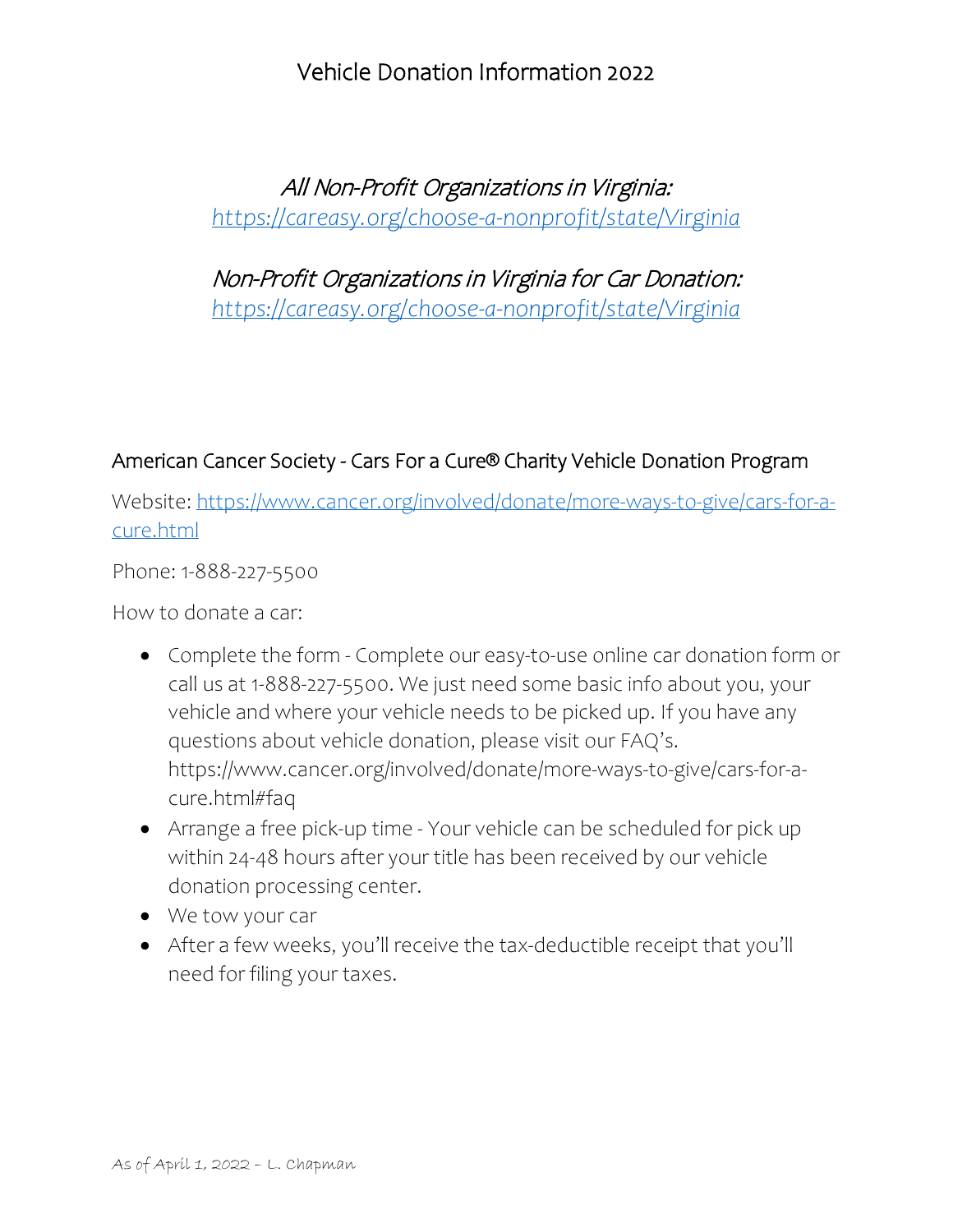# Vehicle Donation Information 2022

### American Heart Association - Vehicle Donation Program

Website:<https://heart.careasy.org/home>

Phone: 888-AHA-CAR-1 (888-242-2271)

Email: donorsupport@careasy.org

Frequently asked questions:<https://heart.careasy.org/faq>

How to donate a car:

- CALL Call 888-AHA-CAR-1 (888-242-2271) or complete our donation form online.
- FREE TOWING We'll pick up your vehicle, at no cost to you
- TAX-DEDUCTIBLE We handle the rest, from selling your vehicle to providing a tax receipt

### American Diabetes Association – Vehicle Donation Program

Website:<https://www.diabetes.org/ways-to-give/vehicle-donation>

Phone: 1-800-ADA-6570 (800-232-6570)

### National Kidney Foundation – Kidney Cars Donation Program

Website:<https://www.kidney.org/support/kidneycars>

Phone: 1-800.488.CARS (2277)

Frequently Asked Questions:<https://www.kidney.org/support/kidneycars#faqs>

How to donate a car:

- Call 1-800-488-CARS (2277) or complete the online form. You can speak with someone from 8 a.m. to 8 p.m. Monday through Friday EST.
- Schedule a pickup time that best suits your schedule.
- Most vehicles can be picked up within 24 hours of making your call. In two weeks you will receive a proof of donation letter for your tax purposes.